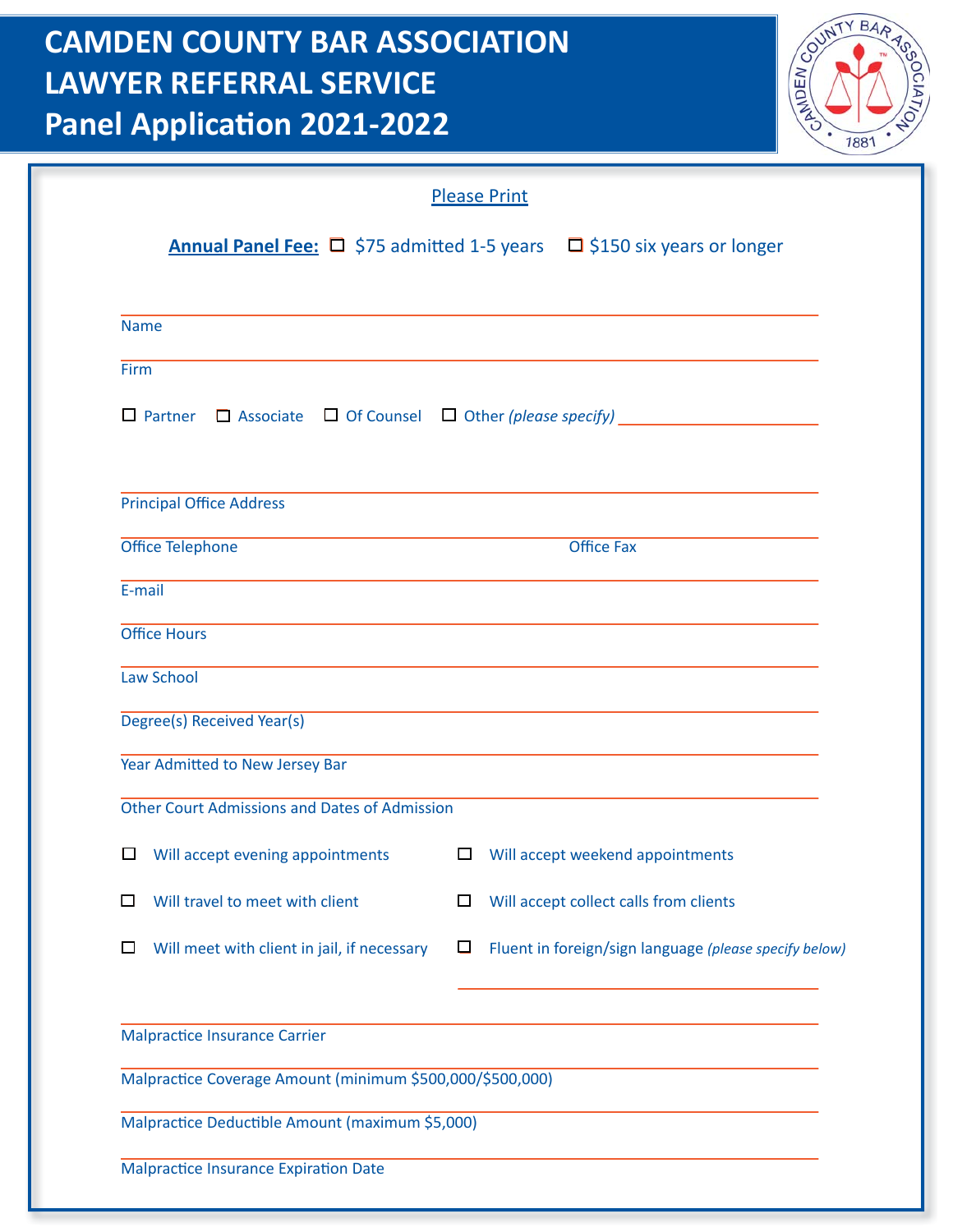## **LRS Practice Categories**

The LRS has 5 primary categories and over 35 special area categories. Each is considered a separate panel. Referrals within each panel rotate on a strict "next up" basis, with the only exceptions being those described in Rule 5A. Rotations occur within the 5 primary categories by the subgroups listed. Applicants should indicate each specific area of the law in which he/she wishes to receive referrals by checking the box next to all areas from which referrals are sought.

Referrals rotate within each of the special area panels independently of the others. For example, if a panelist requests referrals in all of the 5 primary categories and in 5 special categories, he/she will rotate within 10 panels simultaneously. This attorney could possibly receive referrals from each panel independent of the others according to the rotation. Once a referral is made in any one of the subcategories of a primary panel, the attorney will automatically be moved to the bottom of the rotation for that category.

When completing this application, in addition to checking the primary practice area boxes, be sure to indicate the specific areas of interest within each category. Remember that you should only indicate areas in which your practice, experience and education permit you to represent clients competently as required by the Code of Professional Responsibility. You will receive referrals in indicated categories only.

Thank you for participating in the Camden County Bar Association's Lawyer Referral Service, and advancing our mission to provide legal service to those in need throughout our community.

Please indicate in which of the following areas of law you practice, have experience, and can competently represent a client as provided by Canon 6 of the Code of Professional Responsibility. All referred cases are subject to the percentage percentage fee program as stated in paragraph 4c(b) of the LRS Rules. Cases will be referred only in the areas indicated.

| <b>COMMERCIAL</b>                                                                                                                                                                                                                    |                                                                                                                                                                                                                              |
|--------------------------------------------------------------------------------------------------------------------------------------------------------------------------------------------------------------------------------------|------------------------------------------------------------------------------------------------------------------------------------------------------------------------------------------------------------------------------|
| $\Box$ Banking<br>$\Box$ Bankruptcy ( $\Box$ Debtor $\Box$ Creditor)<br>$\Box$ Collections<br>$\Box$ Construction<br>Consumer Protection<br>$\Box$ Contracts<br>$\Box$ Corporations<br>$\Box$ Debtor Defendants<br>$\Box$ Franchises | $\Box$ Insurance<br>$\Box$ Labor Relations<br>$\Box$ Employees (incl. wrongful discharge)<br>$\Box$ Employers<br>$\Box$ Unions<br>$\Box$ Non-profit organizations<br>$\Box$ Partnerships<br>$\Box$ Unemployment Compensation |
| <b>CRIMINAL</b>                                                                                                                                                                                                                      |                                                                                                                                                                                                                              |
| $\Box$ Expungements                                                                                                                                                                                                                  | $\Box$ Major Crimes (White Collar)                                                                                                                                                                                           |
| $\Box$ Juvenile                                                                                                                                                                                                                      | Municipal Court                                                                                                                                                                                                              |
| $\Box$ Major Crimes (Indictable Offenses)                                                                                                                                                                                            |                                                                                                                                                                                                                              |
| <b>FAMILY</b>                                                                                                                                                                                                                        |                                                                                                                                                                                                                              |
| $\Box$ Adoption                                                                                                                                                                                                                      | $\Box$ Paternity                                                                                                                                                                                                             |
| $\Box$ Child Abuse                                                                                                                                                                                                                   | $\Box$ Property Settlement Agreements<br>Domestic Violence                                                                                                                                                                   |
| $\Box$ Custody/Visitation<br>Divorce Mediation                                                                                                                                                                                       | $\Box$ Domestic Relations                                                                                                                                                                                                    |
| $\Box$ Support                                                                                                                                                                                                                       | □ DCP&P/DYFS Defense                                                                                                                                                                                                         |
| $\Box$ Separation/Divorce                                                                                                                                                                                                            |                                                                                                                                                                                                                              |
| <b>PROBATE</b>                                                                                                                                                                                                                       |                                                                                                                                                                                                                              |
| $\Box$ Decedent's Estates                                                                                                                                                                                                            | $\Box$ Guardianship/Incompetency                                                                                                                                                                                             |
| $\Box$ Elder Law/Medicare/Medicaid                                                                                                                                                                                                   | □ Wills/Trusts/Estate Planning                                                                                                                                                                                               |
| <b>PROPERTY</b>                                                                                                                                                                                                                      |                                                                                                                                                                                                                              |
| $\Box$ Advance Directives (Living Wills)                                                                                                                                                                                             | $\Box$ Real Estate                                                                                                                                                                                                           |
| $\Box$ Condemnation                                                                                                                                                                                                                  | $\Box$ Commercial                                                                                                                                                                                                            |
| $\Box$ Condominium Law                                                                                                                                                                                                               | $\Box$ Industrial                                                                                                                                                                                                            |
| $\Box$ Landlord                                                                                                                                                                                                                      | $\Box$ Residential                                                                                                                                                                                                           |
| $\Box$ Landlord/Tenant<br>$\Box$ Commercial                                                                                                                                                                                          | $\Box$ Real Estate Litigation                                                                                                                                                                                                |
| $\Box$ Land Use Planning<br><b>TORTS</b>                                                                                                                                                                                             | $\Box$ Tax Appeals                                                                                                                                                                                                           |
| $\Box$ Civil Rights                                                                                                                                                                                                                  | $\Box$ Products Liability                                                                                                                                                                                                    |
| $\Box$ Intentional Torts (Libel, Slander, etc.)                                                                                                                                                                                      | $\Box$ Professional Malpractice                                                                                                                                                                                              |
| $\Box$ Plaintiff $\Box$ Defendant<br>$\Box$ Negligence                                                                                                                                                                               | $\Box$ Accounting $\Box$ Legal                                                                                                                                                                                               |
| Nursing Home Abuse & Neglect                                                                                                                                                                                                         | $\Box$ Architectural $\Box$ Medical                                                                                                                                                                                          |
| $\Box$ Police Misconduct                                                                                                                                                                                                             | $\Box$ Dental<br>$\Box$ Stockbroker                                                                                                                                                                                          |
| $\Box$ Prisoners' Rights                                                                                                                                                                                                             | Engineering $\Box$ Other                                                                                                                                                                                                     |
| $\Box$ Workers' Compensation                                                                                                                                                                                                         |                                                                                                                                                                                                                              |

(Continued on next page)